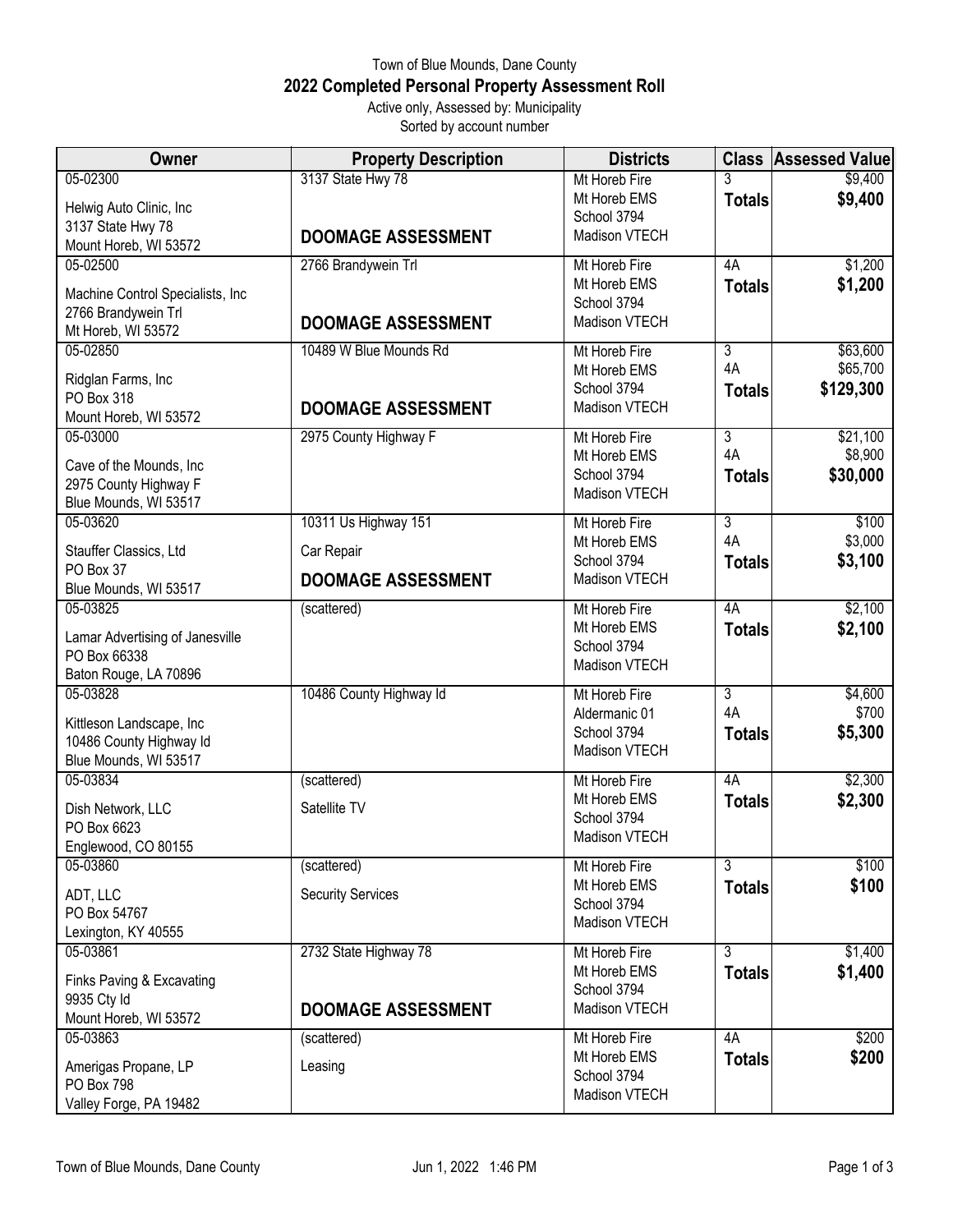| <b>Owner</b>                            | <b>Property Description</b>  | <b>Districts</b>             |                | <b>Class Assessed Value</b> |
|-----------------------------------------|------------------------------|------------------------------|----------------|-----------------------------|
| 05-03864                                | 9916 County Rd Id            | Mt Horeb Fire                |                | \$600                       |
| Gavilon Grain, LLC                      |                              | Mt Horeb EMS                 | <b>Totals</b>  | \$600                       |
| Attn: 11-160                            |                              | School 3794                  |                |                             |
| 1331 Capitol Ave                        | <b>DOOMAGE ASSESSMENT</b>    | Madison VTECH                |                |                             |
| Omaha, NE 68102-1106                    |                              |                              |                |                             |
| 05-03877                                | 2706 County Hwy E            | Mt Horeb Fire                | $\overline{3}$ | \$41,300                    |
|                                         |                              | Mt Horeb EMS                 | 4A             | \$400                       |
| Mofa Group, LLC<br>419 Venture Ct       |                              | School 3794                  | <b>Totals</b>  | \$41,700                    |
| Verona, WI 53593                        | <b>DOOMAGE ASSESSMENT</b>    | Madison VTECH                |                |                             |
| 05-03883                                | 9736 Blue Valley Rd          | Mt Horeb Fire                | 1              | \$800                       |
|                                         |                              | Mt Horeb EMS                 | 3              | \$1,200                     |
| Robin Marohn                            |                              | School 3794                  | 4A             | \$100                       |
| 9736 Blue Valley Rd                     |                              | Madison VTECH                | <b>Totals</b>  | \$2,100                     |
| Mt Horeb, WI 53572                      |                              |                              |                |                             |
| 05-03884                                | 10345 County Highway Id      | Mt Horeb Fire                | 3              | \$11,600                    |
| <b>Outdoor Addiction Taxidermy</b>      |                              | Mt Horeb EMS                 | <b>Totals</b>  | \$11,600                    |
| 10345 Co Rd ID #2                       |                              | School 3794                  |                |                             |
| Blue Mounds, WI 53517                   | <b>DOOMAGE ASSESSMENT</b>    | Madison VTECH                |                |                             |
| 05-03885                                | (scattered)                  | School 3794                  | $\overline{3}$ | \$2,500                     |
| Directv, LLC                            | Satellite TV                 | Madison VTECH                | <b>Totals</b>  | \$2,500                     |
| Attn: Kroll LLC                         |                              |                              |                |                             |
| PO Box 2789                             |                              |                              |                |                             |
| Addison, TX 75001                       |                              |                              |                |                             |
| 05-03886                                | 18 Cave of the Mounds Rdtowe | School 3794                  | 4A             | \$55,000                    |
|                                         |                              | Madison VTECH                | <b>Totals</b>  | \$55,000                    |
| Sba Structures, LLC<br>Attn: Pp4b-Tower |                              |                              |                |                             |
| 8051 Congress Ave                       |                              |                              |                |                             |
| Boca Raton, FL 33487                    |                              |                              |                |                             |
| 05-03887                                | 1762 Hwy 78tower             | School 3794                  | 4A             | \$44,000                    |
|                                         |                              | Madison VTECH                | <b>Totals</b>  | \$44,000                    |
| Sba Tower IX, LLC                       |                              |                              |                |                             |
| Attn: Pp4b-Tower                        | <b>DOOMAGE ASSESSMENT</b>    |                              |                |                             |
| 8051 Congress Ave                       |                              |                              |                |                             |
| Boca Raton, FL 33487<br>05-03888        | 2505 Hwy 78                  | Mt Horeb Fire                | $\overline{3}$ | \$5,800                     |
|                                         |                              | Mt Horeb EMS                 |                | \$5,800                     |
| Martinson Hall                          |                              | School 3794                  | <b>Totals</b>  |                             |
| PO Box 268                              | <b>DOOMAGE ASSESSMENT</b>    | Madison VTECH                |                |                             |
| Mt Horeb, WI 53572                      |                              |                              |                |                             |
| 05-03889                                | 1921 E Blue Mounds Rd        | Mt Horeb Fire                | $\overline{3}$ | \$1,400                     |
| Sutter Plumbing Corp                    |                              | Mt Horeb EMS                 | 4A             | \$1,100                     |
| 1921 E Blue Mounds Rd                   |                              | School 3794<br>Madison VTECH | <b>Totals</b>  | \$2,500                     |
| Mt Horeb, WI 53572                      | <b>DOOMAGE ASSESSMENT</b>    |                              |                |                             |
| 05-03890                                | 2790 Cave of the Mounds Rd   | Mt Horeb Fire                | 3              | \$15,100                    |
| Dreamy 280 Farm Store                   |                              | Mt Horeb EMS                 | 4A             | \$4,300                     |
| 2792 Cave of the Mounds Rd              |                              | School 3794                  | <b>Totals</b>  | \$19,400                    |
| Blue Mounds, WI 53517                   | <b>DOOMAGE ASSESSMENT</b>    | Madison VTECH                |                |                             |
| 05-03891                                | 2585 State Rd 92 Ste 1       | Mt Horeb Fire                | $\overline{3}$ | \$1,400                     |
| Find A. Wrench                          |                              | Mt Horeb EMS                 | <b>Totals</b>  | \$1,400                     |
| 2585 State Rd 92 Ste 1                  |                              | School 3794                  |                |                             |
| Mount Horeb, WI 53572                   | <b>DOOMAGE ASSESSMENT</b>    | Madison VTECH                |                |                             |